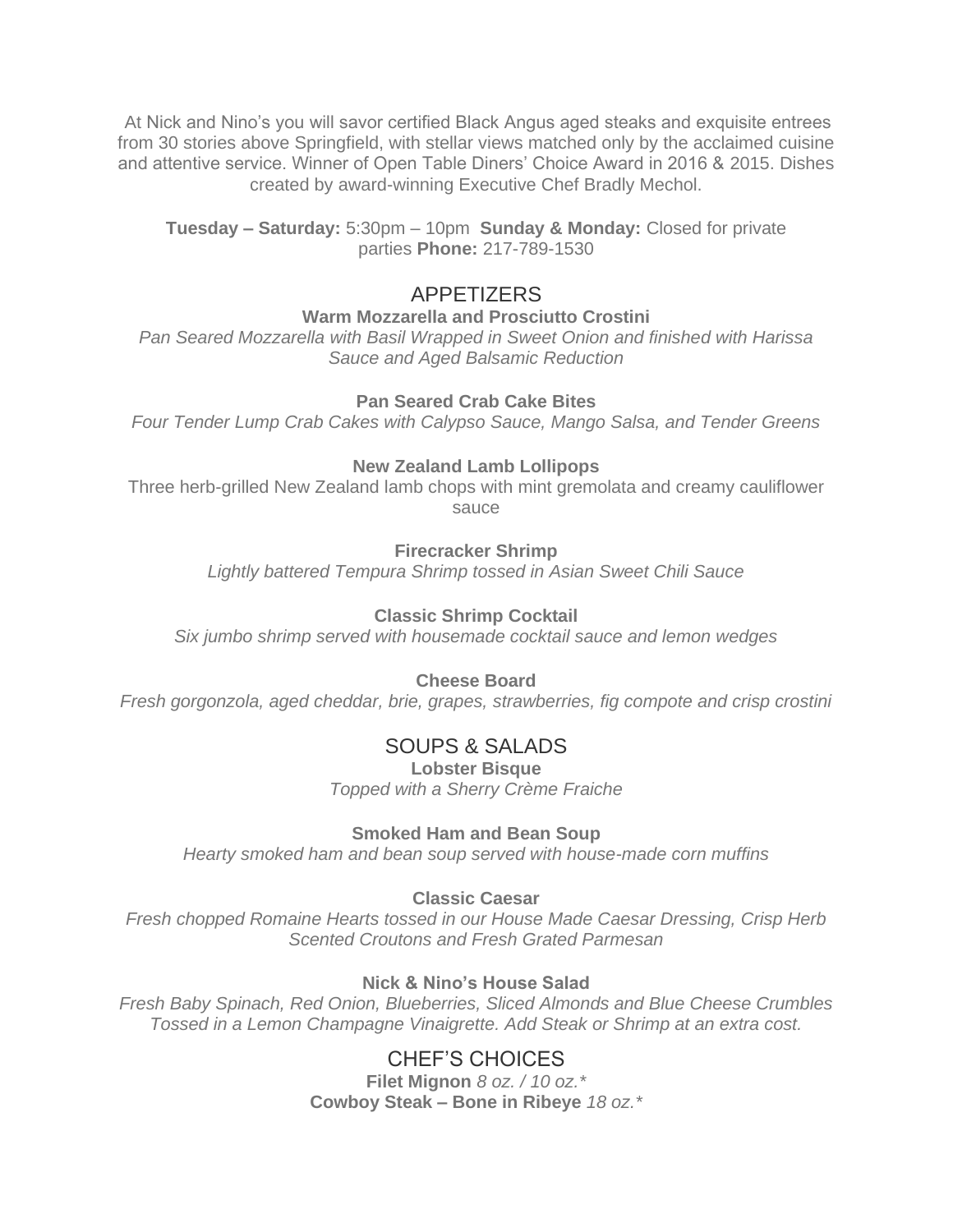#### **Porterhouse** *24 oz.\** **New York Strip** *14 oz.\** **Rack of Lamb** *12 oz. / 14 oz.\** **Flight of Filets** *3 – 3oz. Filets with choice of crust\** **Twin Jumbo Maine Lobster Tails\***

*\*Make any of Chef's Choices a Surf and Turf with Broiled Lobster Tail or 8 Shrimp*

## CHEF'S CREATIONS

**Chipotle Marinated Sea Bass**

*Our Pan Seared Sea Bass is served with Wilted Baby Spinach, Grilled Tomato Salsa, and a Smoked Pepper Cream Sauce. Topped with Sweet Potato Curls*

#### **Pan-Seared Ahi Tuna**

Served with fried Japanese eggplant, shaved fennel, pomegranate, crisp bacon and a touch of orange zest

#### **Pan Seared Sea Scallops with Sweet Potato Hash**

Pan-seared tender jumbo scallops served atop bacon, green onion and sweet potato, finished with Canadian pure maple syrup

#### **Pork Chop Loco Moco**

Hawaiian-inspired tender grilled pork chop served with red rice, mushroom sauce and a sunny-side-up egg.

#### **Chef's Coulotte Sirloin**

A tender grilled 8 oz Coulotte sirloin served with orzo rice, smoked cream pepper sauce and pico de gallo, topped with tobacco onions

#### **Vegetarian Warm Orzo**

Warm pasta prepared with yellow and green squash, green onion, tomato, arugula, dried cranberries and toasted almonds, finished with a drizzle of smoked orange marmalade vinaigrette

#### **SAUCES**

Béarnaise Brandy Peppercorn Truffle Bordelaise Bourbon BBQ Wild Mushroom Chimichurri

#### SIDES

Nick's Potatoes Roasted Garlic Mashed Potatoes Parmesan Truffle Fries Sweet Corn Grits Hash Brown Brick